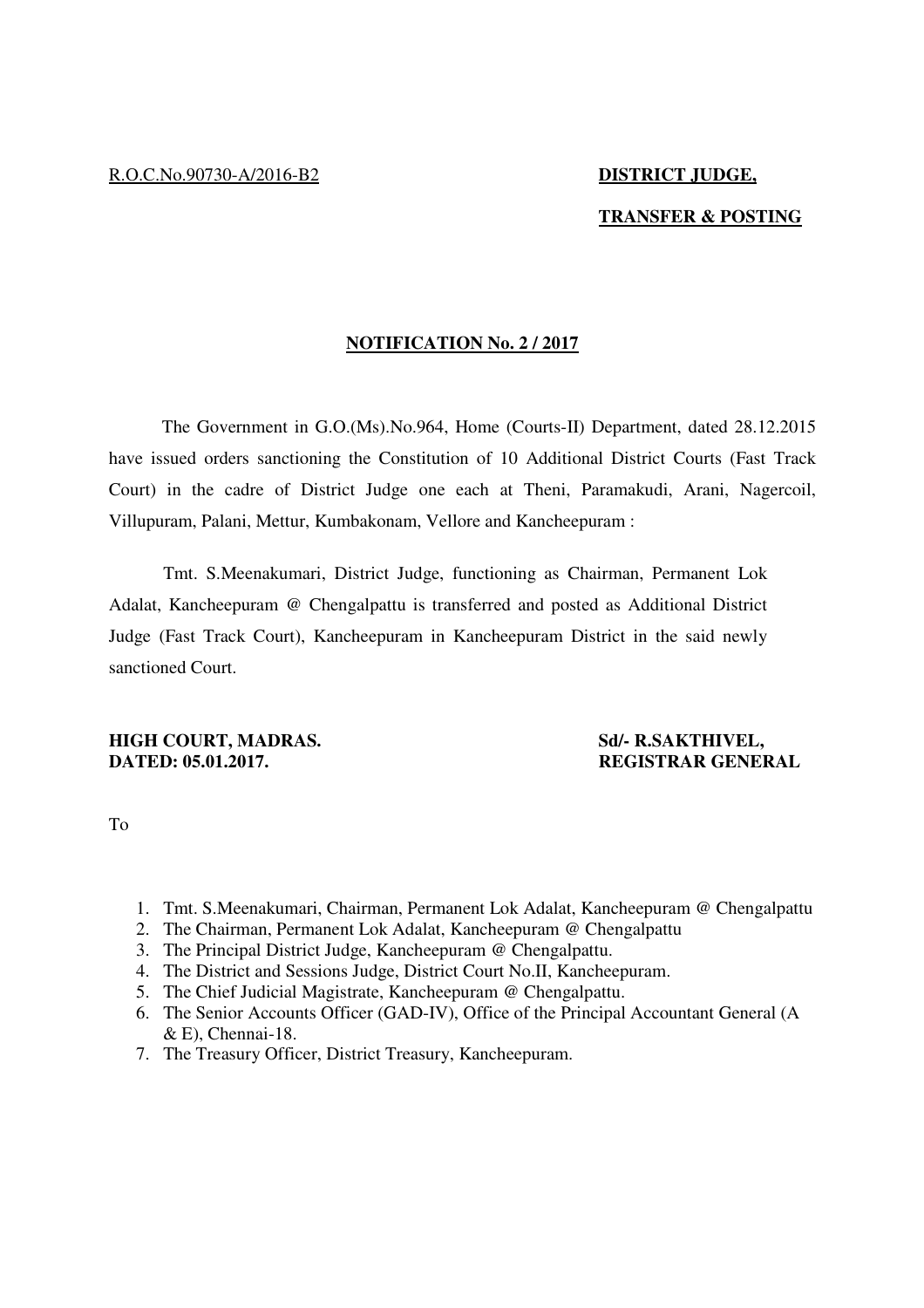### **R.O.C.No.90730-A/2016-B2**

## **OFFICIAL MEMORANDUM**

Sub: Courts and Judges – Tmt. S.Meenakumari, District Judge, functioning as Chairman, Permanent Lok Adalat, Kancheepuram @ Chengalpattu - transferred and posted as Additional District Judge (Fast Track Court), Kancheepuram in Kancheepuram District in the newly sanctioned Court - Notification issued - Joining instructions – Issued.

.............

Ref: High Court's Notification No. 2 / 2017 dated : 05.01.2017.

Tmt. S.Meenakumari, District Judge, functioning as Chairman, Permanent Lok Adalat, Kancheepuram @ Chengalpattu, who has been transferred and posted as Additional District Judge (Fast Track Court), Kancheepuram in Kancheepuram District in the newly sanctioned Court, vide High Court's Notification cited above, is required to handover charge of her post to the Judge, Family Court, Kancheepuram @ Chengalpattu, on 06.01.2017 A.N. and assume charge of the post of Additional District Judge (Fast Track Court), Kancheepuram on 07.01.2017 F.N., (Saturday), without fail.

As the inauguration of the Court of Additional District Judge (Fast Track Court), Kancheepuram is to be held on 07.01.2017 F.N, Tmt. S.Meenakumari, is required to report to the Principal District Judge, Kancheepuram @ Chengalpattu on 06.01.2017 A.N., without fail, in connection with inauguration of the said newly sanctioned Court.

The Judge, Family Court, Kancheepuram @ Chengalpattu, is required to hold full additional charge of the post of Chairman, Permanent Lok Adalat, Kancheepuram @ Chengalpattu, until further orders.

**HIGH COURT, MADRAS.** Sd/- R.SAKTHIVEL, **DATED: 05.01.2017. REGISTRAR GENERAL**